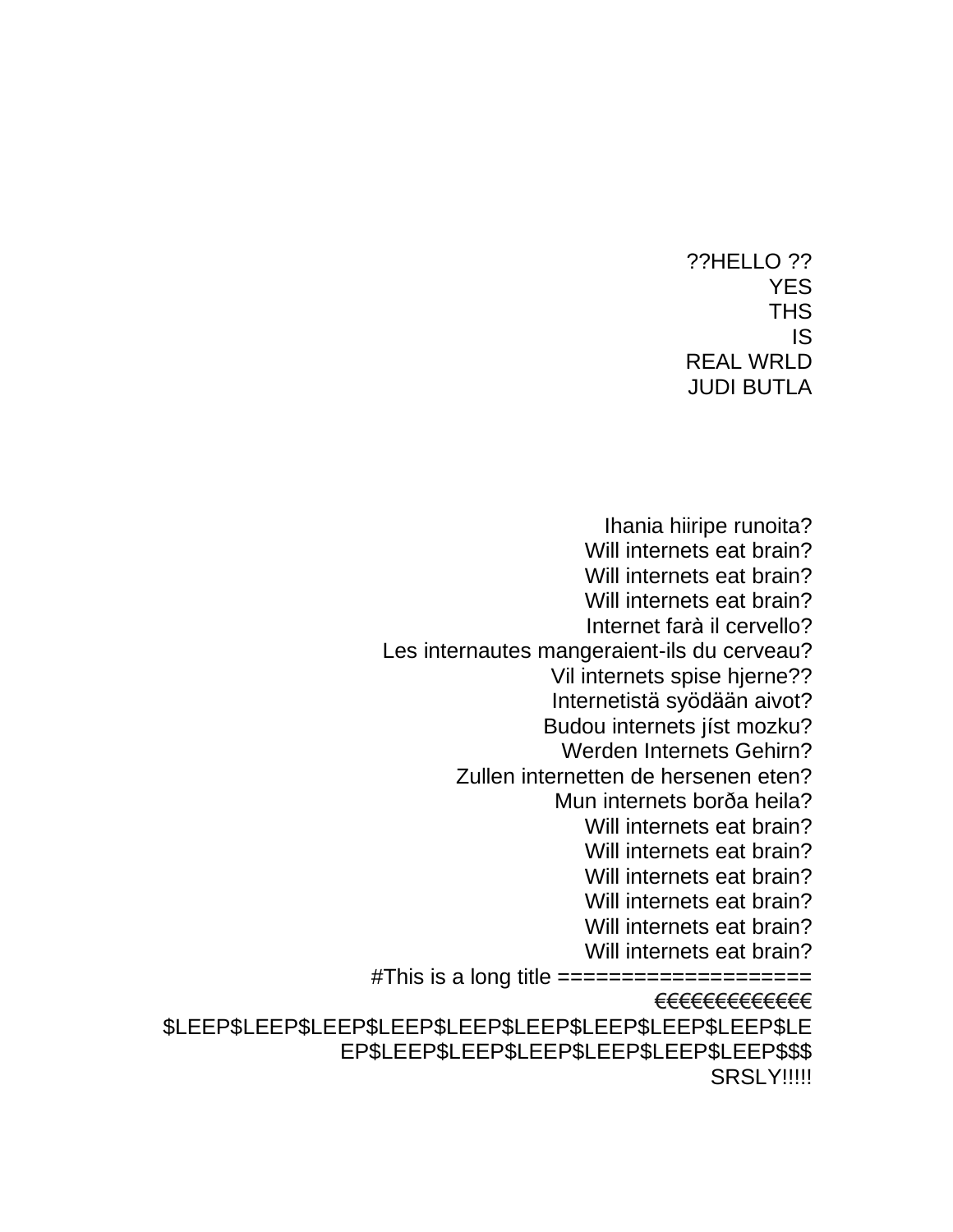The cat is as unavoidable as the cucumber. Don't update, don't update.

SRSLY!!!!!

It's a super ghoul thing!!! characterized by an abnormal and unhealthy interest in disturbing and unpleasant subjects, especially death, disease, disaster and traumedy.

It invokes speculative fictional methods such as carriers, radiation, mental diseases, vectors, viruses, scientific accidents, like LOLs. Internets is baffled. [#muffled word order variations, Chimes of Death playing in the background].

Something other is back and internets is super baffled.

Scary glow green light thing has left the internets baffled. Like super scary. Don't update!

#drear networked place executors! what is the scary glowing green light?

& another thing, what inherent #awfulness of internets time is this? & hey #hunties, what is internets time anyhows? & can we buy a watch that tells it?

Nothing here to type, nothing here to type with.

Hashtag slapping forehead with palm in exasperation, usually accompanied by a thunk. [Similar to #headdesk]

Internets is baffled.

Hey Internets!! What are you doing?

What are you doing?

What are you doing?

What are you doing?

What are you doing?

What are you doing?

What are you doing?

SRSLY! What are you doing?? #RDG WRTNG? Many feels. RDG WRTNG? #linguistics, logic concerned with meaning & logical semantics, **Philosoraptor** matters concerning sense making, presupposition and implication, programs or algorithms.............LOL SRSLY! Lexical semantics. Analysis of word meanings and many feels between them. Click 'hard to do or deal with' box.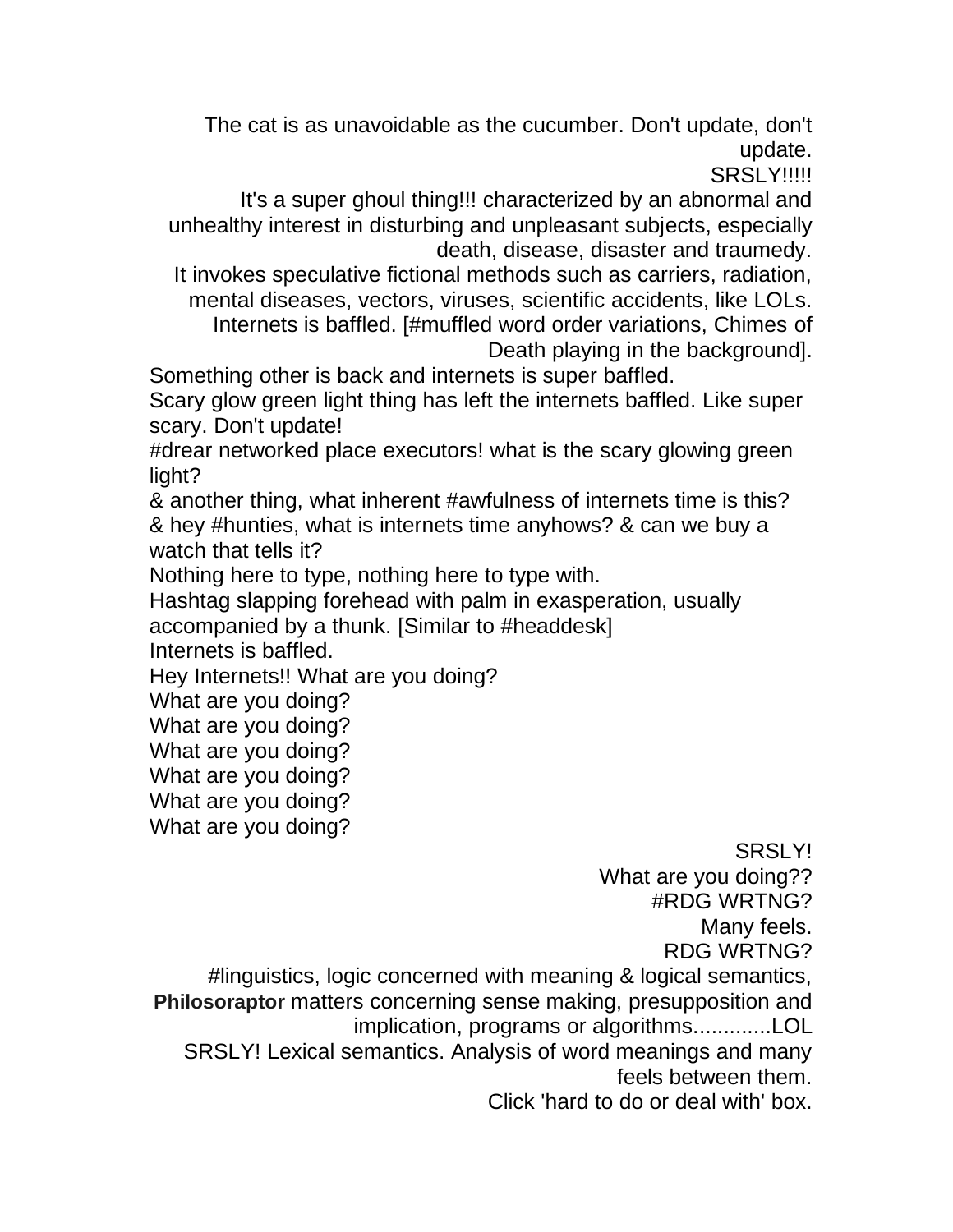$\pm$ ust fly  $\mu$ yl,  $\mu$ ey $\mu$  sı,,  $\mu$ ou sl $\mu$ iou sı  $\mu$ ey $\mu$  all  $\mu$ ley is $\mu$ ey is؛ 'sı  $\mu$  $\pm$ ust they is a low say they is they is the is it is it is is they  $\pm$ isı  $\mu$  i,  $\mu$  leu $\mu$  si ' $\mu$ ou sı  $\mu$ eu $\mu$  i eu $\pm$ i sı 'sı  $\mu$ eu $\mu$ #######

## [♥][♥][♥][♥][♥][♥][♥][♥][♥][♥][♥]

Internets be present please.

Hashtag overavailability crisis. Hashtag overavailability crisis. DESTROY. DESTROY. DESTROY.

## 盘盘盘盘盘盘盘盘盘盘盘盘盘盘

#irreducible factors!

Start up super cute menu.

What's it doing now? Hashtag formless superheated anxieties, furious sleep ideas, strange rains, falls of organic matter......happy big Mac SRSLY!!!!!! LOL!!!

Consider this: *Velociraptor* paired with captions depicting the dinosaur as being deeply immersed in metaphysical inquiries #unraveling quirky paradoxes.

*Velociraptor* CAN YOU JUST NOT!

Small agile Shiba Inu eats up grammar whole.  $\triangle$ 

#Goo-anxiety doing a frightening.

Interior monologue captioning applied.

RDG WRT? Although the sentence is grammatically correct, no obvious understandable meaning can be derived from it, and thus it demonstrates the distinction between syntax and semantics. Sad big Mac.

Shiba's exhibit an independent nature. Shiba Inu eats whole internet. Many hungry! Tags: such doge, dog, shiba inu, shibe, super shibe, super, tumblr, much, very, many, comic sans, photoshop meme, such, shiba, doges, dogges, reddit, comic sans, tumblr meme, hacked, bitcoin, dogecoin, shitposting, stare. People cat pushes laptop off table and urine-marks to leave a message to all other cats. This behaviour is called; downloading. Internets is baffled.

Shit kicker Valerie Solanas be present please. Valerie makes two thousand mimeographed copies of SCUM manifesto and sells them on the streets of Greenwich Village in New York City. Feminist video collectives in France form anti-institutional and anti-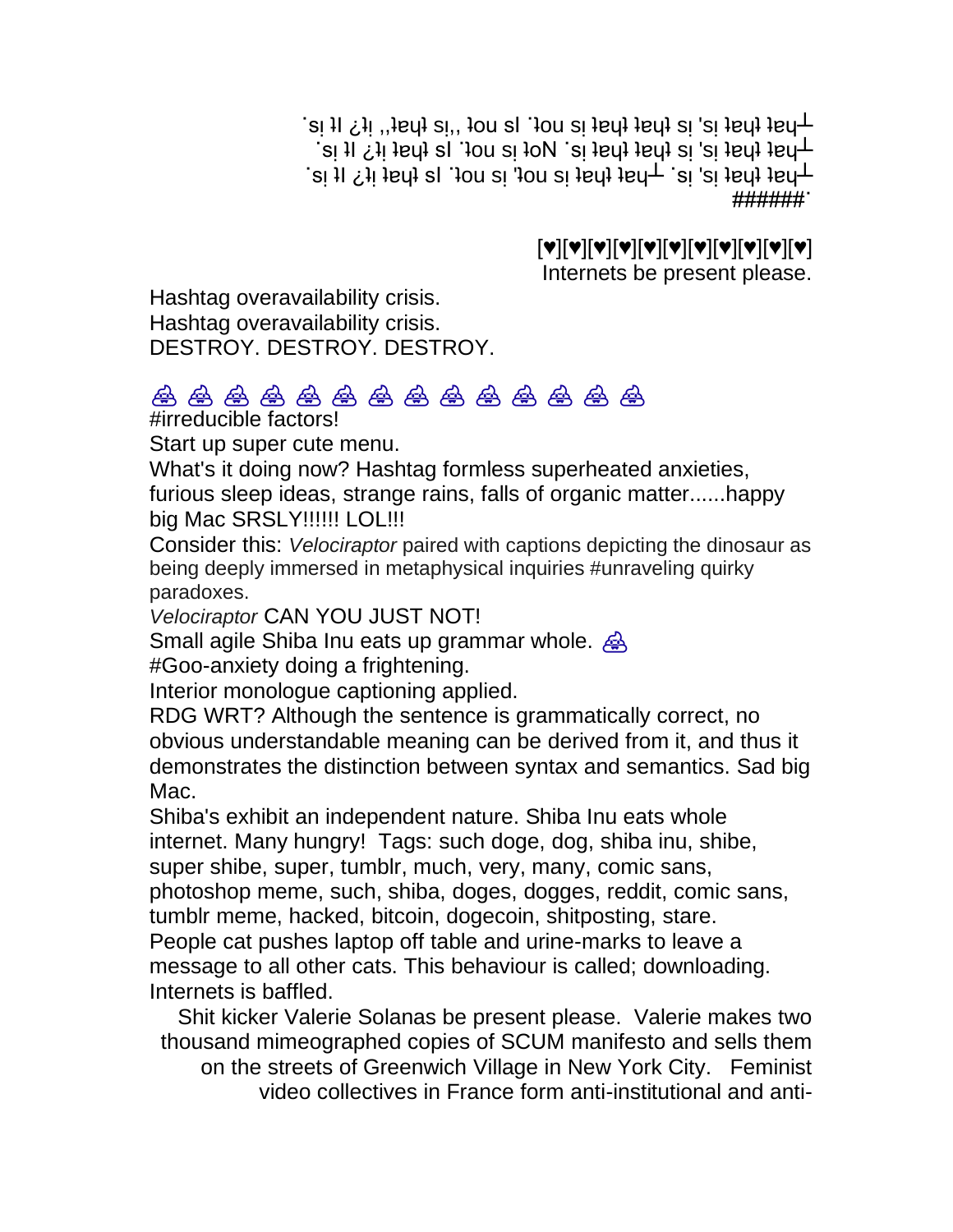establishment positions. Facing one another at a kitchen table, Delphine Seyrig reads out loud from SCUM manifesto while Carole Roussopoulos transcribes what she hears on a typewriter. French Television playing in the background. Angela Marzullo is reperforming SCUM Manifesto somewhere 4sho. Internet no no cat GIF plays in the background. The best shit-kicker fibonacci feminist kitchen manifestos are available on Youtube 4sho.

Hey, Existentialist paradox pupcakes!

OMG WHATZ IT DNG NOW?

WHATZ IT DNG?

SRSLY! When is it time to exploit the medium for sociopolitical agendas and self-representation when society least expects women to embrace technology? The Analytical Engine weaves algebraic patterns just as the Jacquard loom weaves flowers and leaves. Turning on your computer isn't always easy.

Raccoons foraging a dumpster find some computational errors and some celery.

\*\*??Is enough already??\*\*

Hashtag overavailability crisis.

Hashtag overavailability crisis.

DESTROY ALL MONSTERS!!

SRSLY! Are you tired, so tired of everything about the world and the way it is? Do you proclaim this, with a long, slow sigh, to everyone around you?

Do you have sadness in your heart for the world that can never be and sensible shoes?

SLEEP\_ SLEEP\_

SLEEP\_ SLEEP\_ SLEEP

Ti esrever dna ti pilf, nwod gniht ym tup

Ti esrever dna ti pilf, nwod gniht ym tup

For a sociopolitical electrical excitability spiritual reading see: Missy on the Internets. #Supa Dupa Fly WTF (Where They From) Melissa Arnette "Missy" Elliott often known professionally as Missy

"Misdemeanor" Elliott. #gym balls. #I'm Better.

#is it worth it? Let me work it, I put my thing down, flip it and reverse it

SRSLY! People cat's instincts tell her that paperweight or knickknack could turn out to be mouse.

Remove all horizontal rules (: Internets be present please.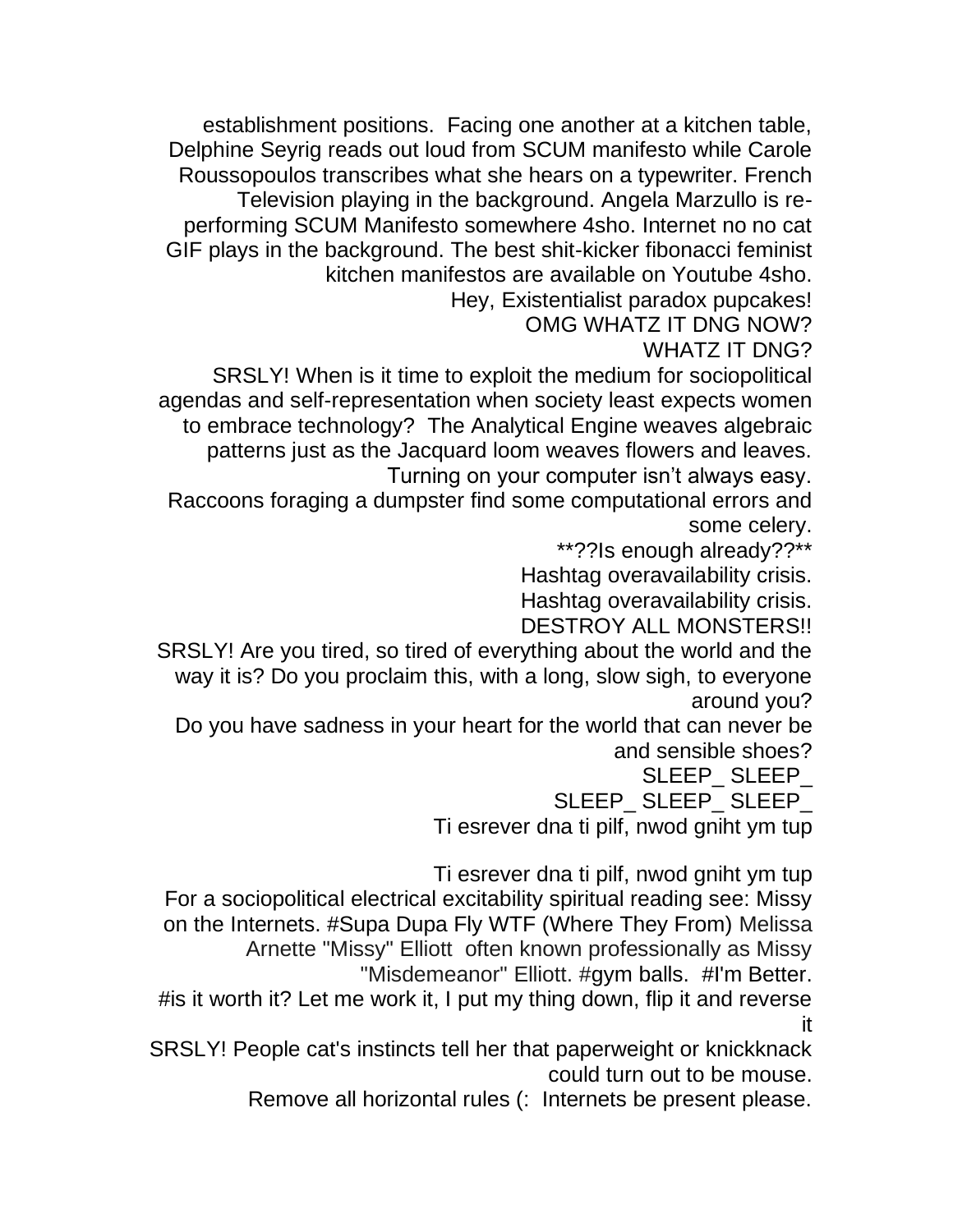To prevent errors, most large structure enhanced text publications are created using a mark-up language such as HTML or SGML and then converted.

Have you got a case of one of these mark up maladies? (: (: (: (: (: (: (: (: (: (: (: (: AKA: anxiety that arises in response to nothing in particular - a particular, fashionable kind of boredom brought on by weariness with the nameless, shapeless, object-less world. Artists and poets suffer from it - a mark of spiritual depth and sensitivity. AKA a feeling of weariness and dissatisfaction/self-indulgent posturing and European (read white bourgeois people too deluded or smupid by half) decadence. The boredom of afternoon duty could be relieved by friendly or nice conversation.

Ne touchez pas inactive nervous systems!

You can find a version of this VHS tape on Youtube.

Hey! Very small MONKEY! Please don't touch me while I'm thinking. Hey! What is this missing link, language cave-in, malfunction thing doing?

Many basic fossil time!!

Literally before history time. HASHTAGliterally.....Hashtaglitterally before history times. LOLs.

Hashtaglitterally basic fossil time. Basic evolution time. BTW the shrieking-Neanderthal theory is not out of the question.

Evolution isn't over yet :) :) :) :) Old freaking news, like so 1980s science fiction tv series, new media art, post internetisms many LOL's.

OMG will evolution eat internets? Will Internets eat speculative fictions? LOL'S

OMG whatever happened to new media ANYWYS?

Hey, + another thing where did nature go? U know, like the 'Natural World', flora and fauna, countryside, landscape, scenery that kind of shit? SRSLY! What happened to touchy-optic joins spy cameras, super cute marine critters, especially them invertebrates? Multiple interfaces of water, air, glass, and other media? Touchy eye occurrences in art and science??

Consider it this way, as light globular masses tumbled about by the wind. It's fishy! an indeterminate grower made up of a number of semi-independent nodes, each of which is capable of growing and spreading on its own. The chiffy sound IS from very real pan pipes. Lower gravity allows volcanoes to grow higher. Pile on a whole load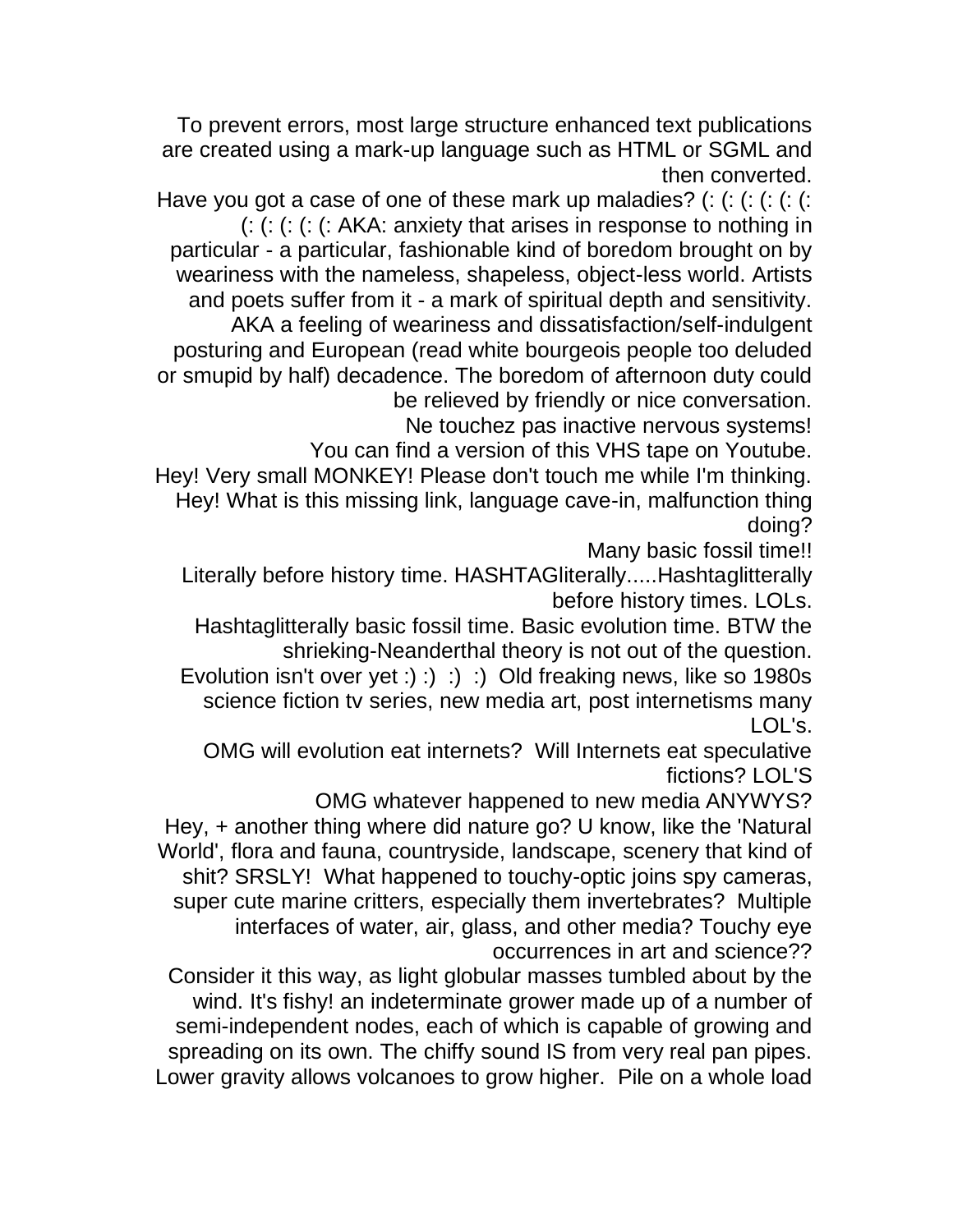of EXTRA sky. SRSLY! WTF happened to RUDE NATURE? Internets u sho is a knot in motion.

Very small Darwin is sad. Resplendent in a shearling coat found wandering around an Ikea car park in Canada, very small Darwin is agitated having escaped from the car only to be found on the Ontario branch of the store's car park. Some people think all the monkeys hang out together in a common area – that doesn't happen. Little Darwin is next to a female baboon and next to her is a male baboon, and just across from him are two older rhesus macaques and, at this point, because he can be obnoxious and is being a typical adolescent, they'll start screaming at him to stop making so much noise because he'll throw things about. SRSLY!. What else is criminal activity but the passionate pursuit of alternatives for smombies?

Get mixed up with necessary versions of freedom: not freedoms of change or success, but freedoms of revolt.

Little Darwin is being done proud by your net art of him. Internets people cat enters non-specificity chroma key display screen. So wow! Internets people cat is about the size of a cucumber, larger at arm's length.

The surgeon implants a microphone into people cat's ear canal, a small radio transmitter at the base of its skull and a thin wire into its fur. Said people cat innocuously records and transmits sound from its surroundings. The project is abandoned due to the difficulty of training people cat to behave as required, and the equipment is taken out of people cat. People cat is re-sewn for a second time, said people cat will live a long and happy life.

OMG What is it doing now? Hashtag existing as a thing or occurring in fact; not imagined or supposed?

Hashtag RUDE NATURE = rude space time enfolding's. Almost or nearly as described, but not completely or according to strict definition. SRSLY!! comedy + trauma = traumedy!!!!!! Like many lolz.

Rising mounds or domes with bulging upper parts often resembling a cauliflower fall on how it really is horizons. Overtaken by processes unmaking the world. The original ark is now obsolete. SAD big Mac.

RDG INTERNETS WRTNG?

Hashtag heavy wrong.

Artists can you just not?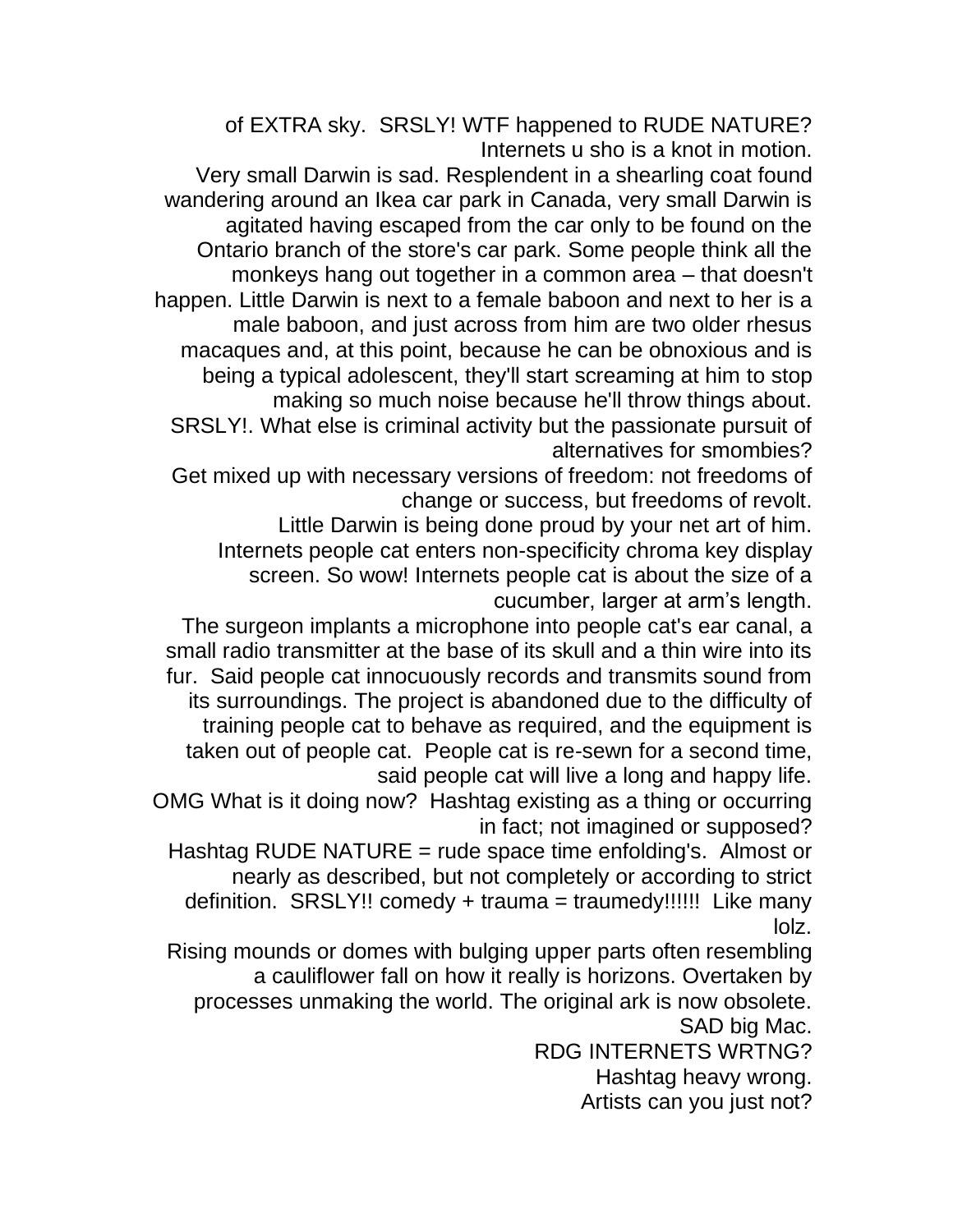RDG the new epoch LOL.

What kind of 'start at the end' futurologies realness is this? Hands on with sea stars at the Seymour Centre @ Long Marine Lab! 8) Bellamy, D. Academonia. Krupskaya Press, 2006. 9) Kristen, J. Intimate Revolt. Columbia University Press, 2002. 18) Tyler, Imogen. Revolting subjects: Social abjection and resistance in neoliberal Britain. Zed books, 2013. 11) Hayles, N. Katherine. How we became posthuman: Virtual bodies in cybernetics, literature, and informatics. University of Chicago Press, 2008. 6) Fenty, Rihanna. Unapologetic. 2012 17) Braidotti, R. The posthuman (Kindle ed.). John Wiley & Sons, 2013. 13) Hayward, Eva. "Enfolded Vision: Refracting the Love Life of the Octopus." Octopus: A Journal of Visual Studies (2005): 29-44.

Internets be present please.

#Hunties!!! Consider ephemeral and defensive associations with the present, however lacklustre, be present please is.

Consider how planets and stars form, interact, and die; improbable understandings of cosmic microwaves.

All millennia.

All physics.

What are you doing? Intertextually ignored Sapphic vapours, freakin genre autoresponders, mental flossers, listicle page curators? #Fam! What's happening now? Free-swimming wording intensities surface = arting, hot-wiring, low key woke statements. Getting woke is like being in the Matrix and taking the red pill. DELETE\_ metaphor, object, meaning.....again.....\*\*LOL\*\* Search, discover and share your favourite Don't Google It GIFs. Identify messages on specific topics: spammers often broadcast tweets with popular hashtags even if the tweet has nothing to do with them | the hashtag #Fibonacci feminisms is being used by community members to coordinate some post- internet arty theory stuff. Not to be confused with an @, Wiki mistook an @ for a hashtag while tweeting derogatory thoughts. Goggle no's. Fuck with desktop !nsomnia - rethink geometry and optics of relationality. Fuck with data browser and undercut traditional art distribution systems, co-opted by the mainstream (read: white toxic masculinities) internet. Retain anti-institutional ethics, super fluid barf accumulations, peripheral indifference protocols. The Internet is happening somewhere else & doing a frightening! Dissatisfaction surfaces in the 1980 and it's doing a frightening!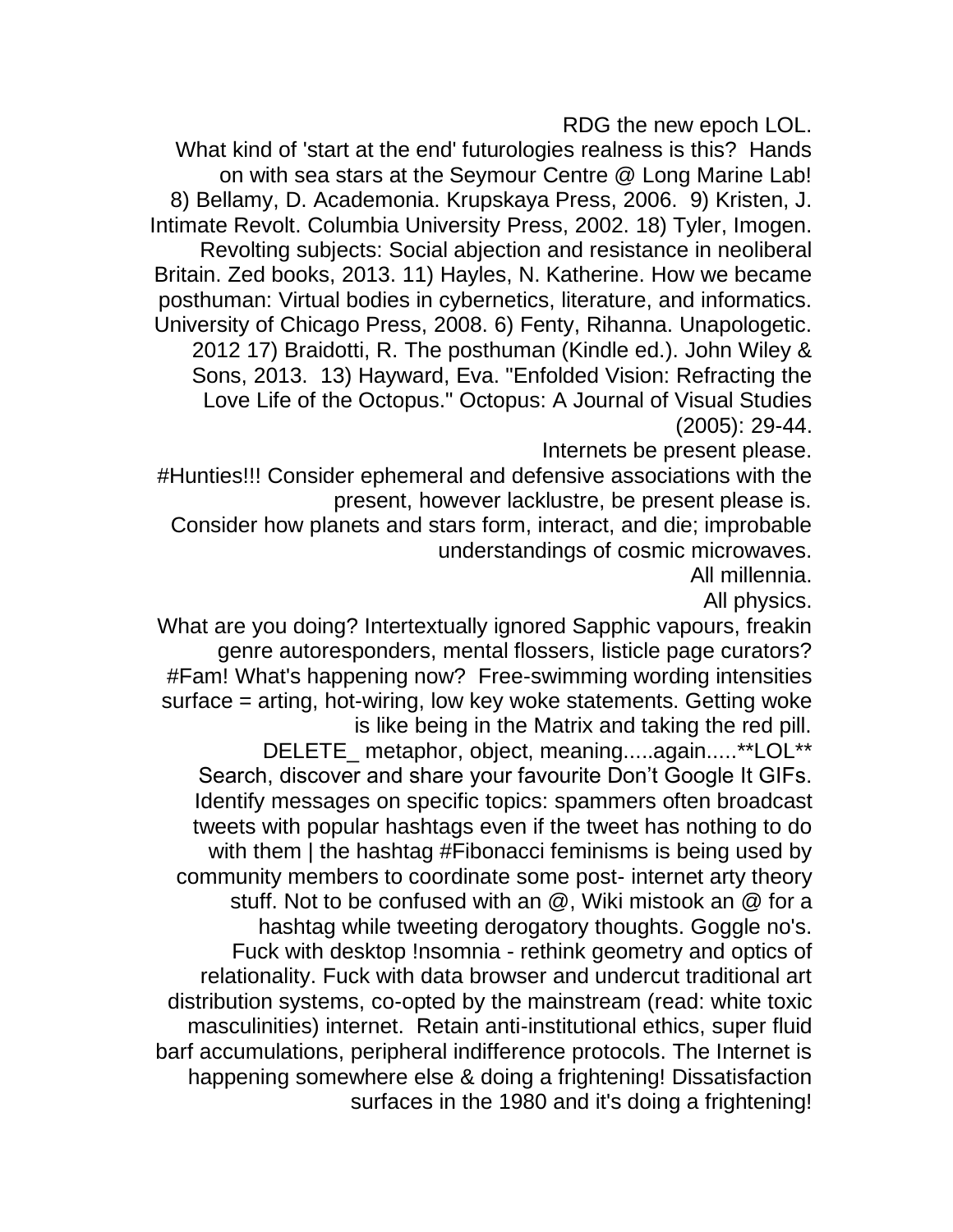SRSLY? Why do cats knock things over? Goo goo knows unique properties and behaviours defined by both magnitude and direction. Think of it this way, as poetic temporal connections, sequences and breaks, something like enigmatic worms, sparky re-birthing and dyke ejaculation. #*Result - Hello world" being typed on a screen in an infinite loop #*zones and nodes casually connect. Consider geometrical properties and spatial relations unaffected by the continuous change of shape or size of figures.

See, e.g., Donna Haraway's "Gender for a Marxist Dictionary: The Sexual Politics of a Word" (originally published 1987) and "Situated Knowledges: The Science Question in Feminism and the Privilege of Partial Perspective" (originally published 1988); both reprinted in Haraway 1991. See also fancy Butler 1989.

Filth discourse through the other is also filth discourse of the Other. Boom+++++++

BTW, the direction and speed of the data flow and ironic maladies can be modified with cursor movements. Each word itself is an arrangement. The curve intersects itself like maybe a savage smell or hairy logic discovering interesting and relevant topics, tones of happiness and sadness.

For example, see more: freestyle Judy Butler. Is you like my LGBTI reader????

Consider a brief timeline: Wikipedia (2001); Friendster (2002); Blogger (2003); Myspace (2003); Second Life (2003); Facebook (2004); Flickr (2004); Reddit (2005); YouTube (2005); iPhone (2007); Twitter (2007); Tumblr (2007); Grindr (2009); Instagram BTW! Internets is already here LOLs.

Try a new position 4sho. For more on the subject see also: grammar troubler Gertrude Stein.

WTF all messed up!!! woops!!! Many WTF happened??!?! Hey! CAN YOU NOT!!!!!

## DON"T FIX PLEASE!!!!!

For near future events, see: timeline of the near future, hashtag: Charisma, Uniqueness, Nerve, and Talent 2051: Cosmic Call 1 will reach its destination, the star Gliese 777. 2057: Two solar eclipses will occur in this year. 2061: Halley's Comet returns to the inner Solar System. It reaches perihelion on July 28. 2065: Transit of Mercury and an occultation of Jupiter by Venus.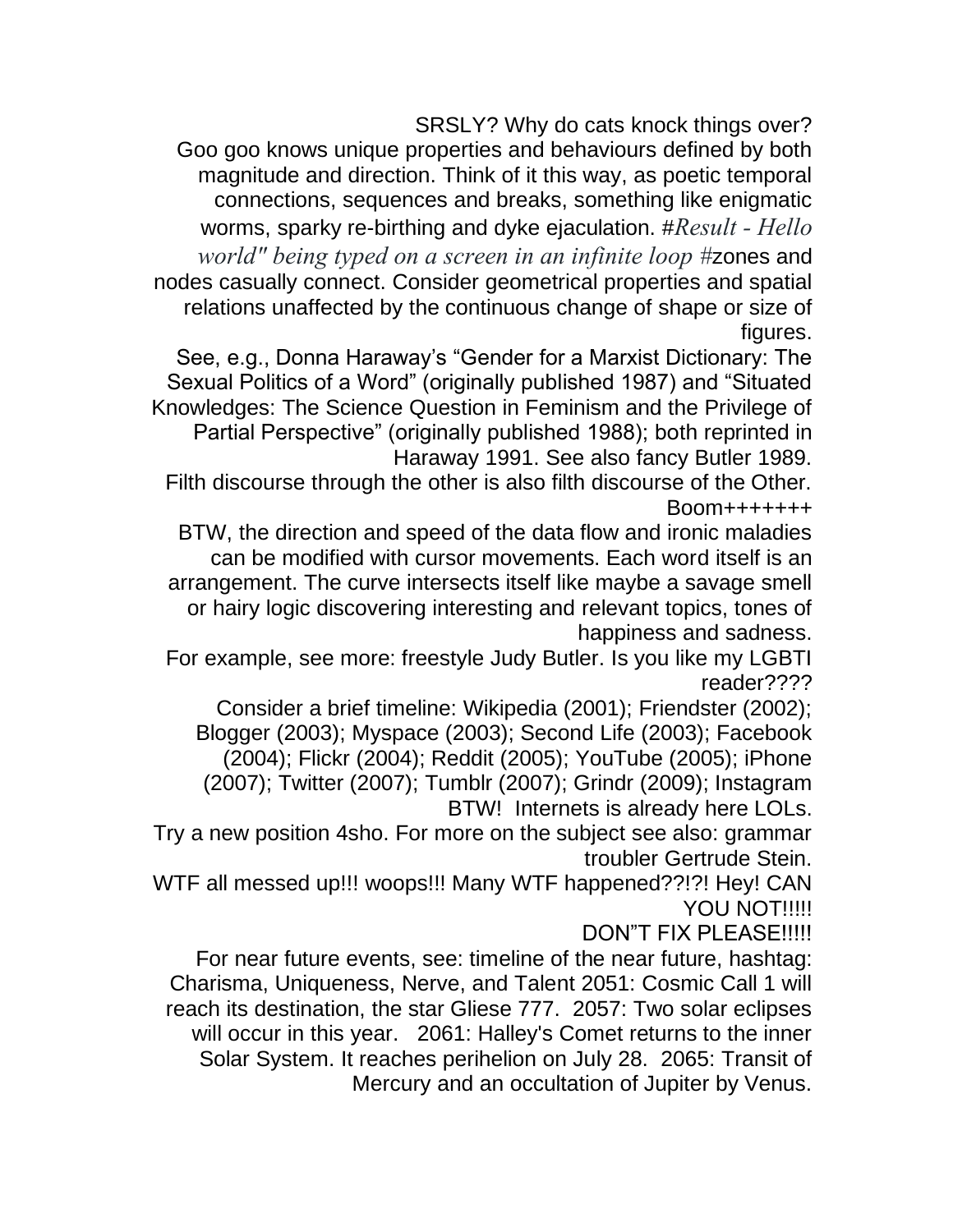2067: Mercury occults Neptune. 2076: The planetoid 90377 Sedna reaches perihelion.

SRSLY! Goodluck and Don't fuck it up.

BTW! Internets is already open.

For example: Have you ever clicked your mouse right here? Any mediocre keystroke saving convention would be welcome.

## *Don't google it!*

What's it doing now? What's it doing now? What's it doing now? Is this future??? Is this future NEAR? DON"T FIX PLEASE!!!!! DON"T FIX PLEASE!!!!! Refusal thing data. Fresh! *Queer up procedures. Queer up all futures. Moves by itself. Mouse Mouse. SRSLY!* 

Consider this: King Kong's rippling fur is an unintended side-effect of animator Willis O'Brien's finger's compacting the fur every time he moved the model  $=$  that's so gooey gunky, claggy.

SRSLY, on the other hand, [nails: Kimmie Keyes] here's a nice realworld example: The strange cadence of sounds on Jane Fonda's Work Out tapes. Jane Fonda speaks queer flavours. Jane Fonda is keeping fit with Donna Haraway repeating the phrase, ʻSurvival of the Fittest'. Herbert Spencer introduces the phrase, ʻSurvival of the Fittest', after reading Charles Darwin's ʻOn the Origin of Species'. But hey, SRSLY! The whole point of liberation is that you get out! REALLY? Fun-da-mental optical features are set to produce not effects of distance, but effects of connection, of embodiment, and of responsibility for an imagined elsewhere that we may yet learn to see and build here. Once the science of synthesis [...] is underway, what happens to artistic re-editions of the natural world? Is this the future again?

No ideas but in (Re)volting data. Who eats (Re)volting data? It eats (Re)volting data. Boom!!

*Basic fossil hashtag fundamentally temporal processes, capable only of retrospective rather than prospective analysis, involving hypothetical past reconstructions. BTW? Against whom does one*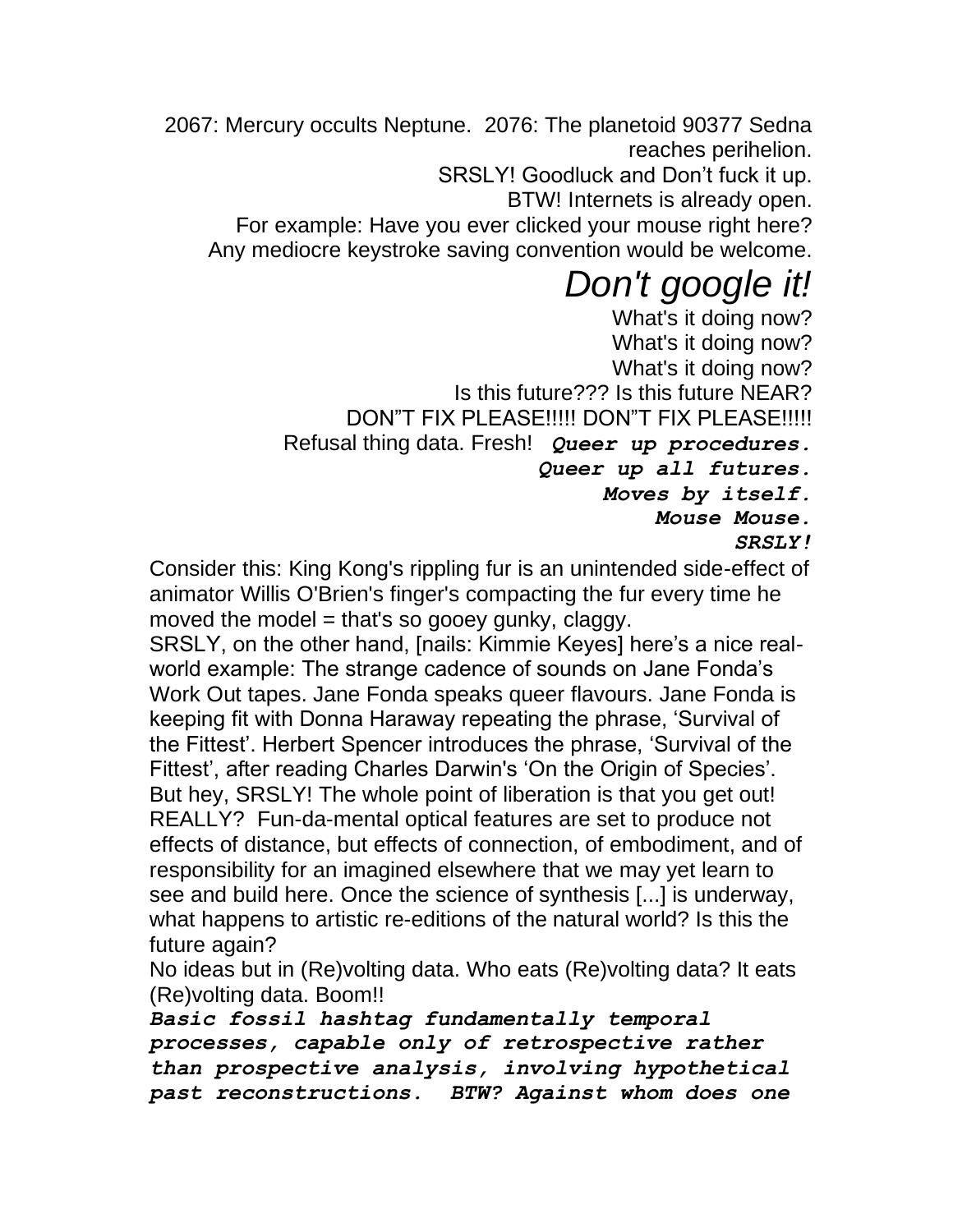*revolt if power and values are vacant or corrupt? We can't believe we are having to protest against all this shit again. Because internets. Very feels.* 

*Why Do So Many Sad Alien Planets in Movies Look the Same?* 

*Sad landscape's popularity comes down to location and \*chroma-keying\**

*AFAP (As Far as Possible). Data absurdity is the key. It has to do with contradictions and oppositions, algebra and arithmetic calculations cranky storage or poor representation. Don't google it.* 

*SRSLY? Why Is There a Huge Cotton Ball in My Aspirin Bottle?* 

*Haraway Donna Donna wow). See also ultimate cyborg Donna Summer undermining biological-determinist ideologies.*

*Queer up all source formats\_ A good example of this, is the online seismic sensor in her elbow that allows her to feel earthquakes through vibrations or the speedometer glove that allowed her to perceive the exact speed of any movement around her through vibrations on her hand. She wore the white glove tracker for several months and was able to sense different speeds depending on the vibration intervals.* 

Think of it this way: as composed largely of gas and plasma, a superheated state of matter composed of subatomic particles or as poetic temporal connections, woke interference patterns,

sequences, breaks, and all the many ways spaces and zones fire up and wire up. That's so extra!

What time is it now? Haraway Donna Donna wow wow time ): ):  $(\overline{\Box}^{-})^{\circ}$ o°°O°:O o\_Oo\_0o.O(o.o)oO [your word here] like so unkeyboardinated or what?

ITYM (I Think You Mean) failed woke type transfers like totally...lol Press Advanced Menu button and shut the system down.

Cosmic energy engines produce heat, light, ultraviolet rays, x-rays, and other forms of radiation. Very chemistry.

Why Are the Mountains on Mars So Much Taller Than Those on Earth?

Many study living organisms. Morphology, physiology, anatomy, behaviour, origin, and distribution etc. Very matter very energy: boulder, plastic bag, remote control, various items. Deep-down stink objects, token theory sciences interpreted as DOG Donuts!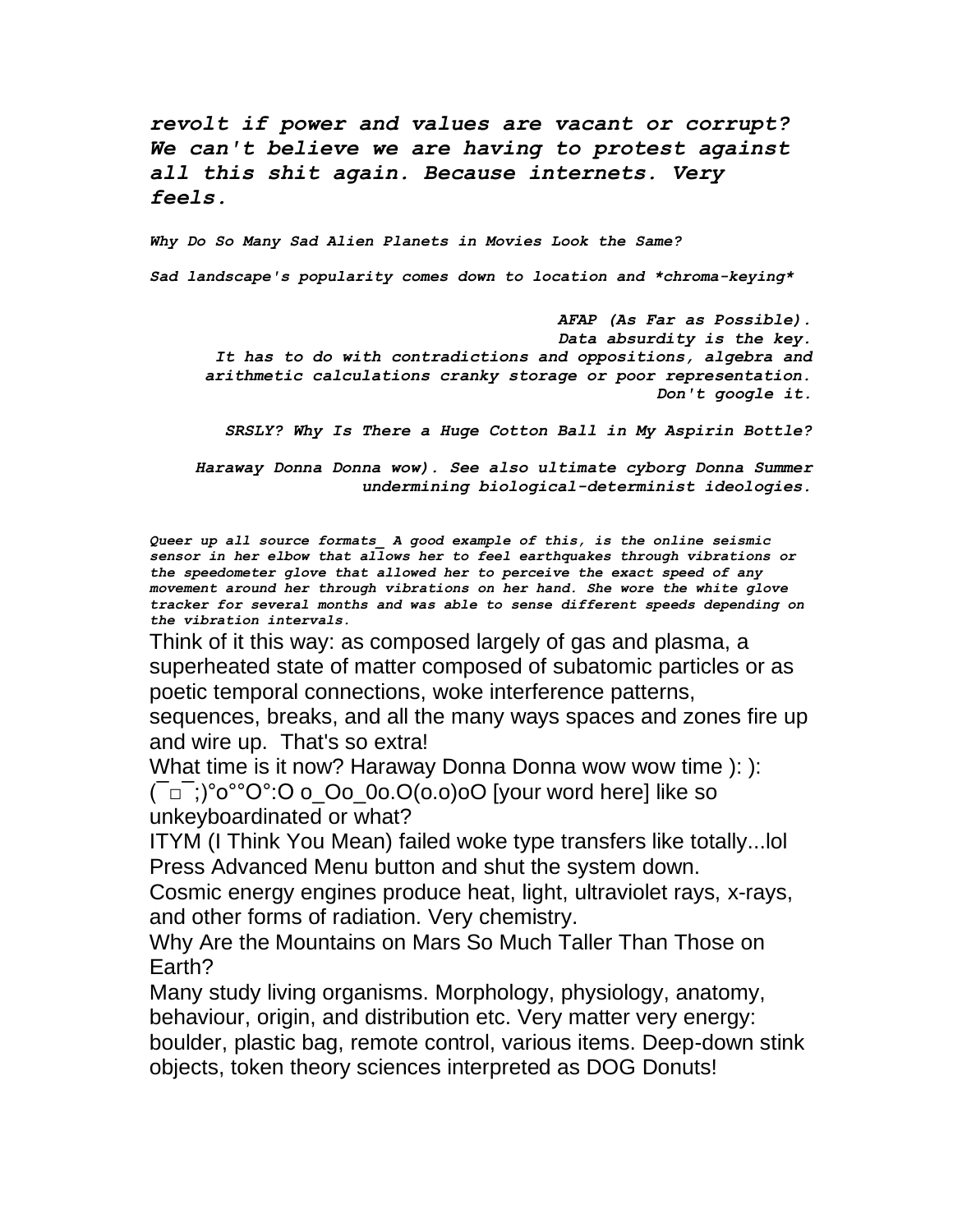SRSLY! any tyrant lizard chicken mimic can reboot a complex computer system.

Don't like python either? Just because we are in a room together does not mean that we belong to the room or each other #berlant What is this? LOL! any preteen noob can control complex computer systems! Very memory dump feels//lyrical putty weirdness//hypertext magical core dumps. ©©©

Don't' waste brain cells remembering. Physicists [. . .] took the vacuum as something substantial [. . .] the scene of wild activities. SRSLY!! do internets eat brains? Send euros now.

Hashtag when renewal ceases, the form vanishes. Back masking is a deliberate process. Let's consider our unlikely word order, liquid browser doings + google translations. Regular words can also be altered into something with a similar pronunciation but altogether different meaning, or attributed new meanings altogether.

HASHTAG They were just real pleased that so many female artists were taking part. Female artists can you not! Competitive cloud bro's, flavour aficionados & shit-eaters - we're too cool for you to have even heard of us. Everyone else: who cares? you're shit!!! This page is Pizza.

FACT: Literally swimming, a prefix for a question, where the person asking wants to know if they are not alone in whatever apparatus restructuring they are experiencing.

Refresh Internet speed. Typically, by means of magical Baduizm powers.

(●^o^●)(^v^)(^u^)(^◇^) ( ^)o(^ )(^O^)(^o^)(^o^))^o^( (\*^▽^\*)(≪⌒\_⌒) For a slightly more in-depth explanation, see 'hello, yes, I know it's complicated', Judith Butler. The chiffy sound in the background IS from very real pan pipes.

SRSLY, What Does It Mean When a Cat Bites You While Purring? Internets cat is doing a frighten!

Think of imitated thing cat offline.

#Epic cosmic distance. The way that those cosmic data trails produce individuated identities speaks to the lack of producing commons or resources...why is that missing? ITYM (I Think You Mean) Download for Android · Download for iPhone · Download for Windows Mobile · Download for BlackBerry liquid browser doings, iPhone auto corrector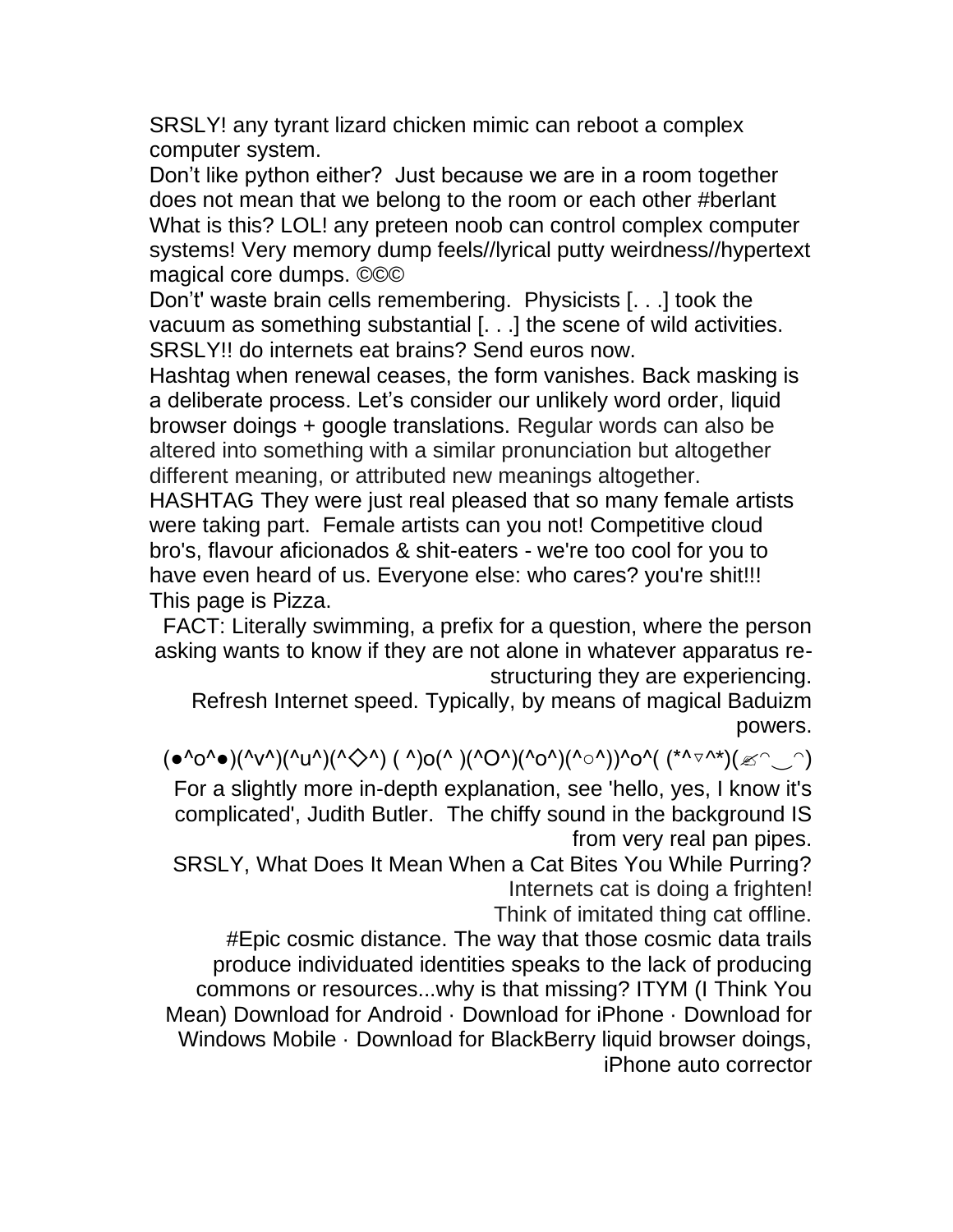FACT: Iphone speaks renegade feminisms/super revolting barf accumulations.

Hey! where did SASHA FIERCE go? Hashtag consider promising interference patterns and virally-transmitted cultural symbols or social ideas, disrupting linear and fixed causalities, dynamic systems repetitive variations. For practical purposes, it is useful to define a common reference point to which potentials may be expressed and compared. Ignore user protocols and angry vape clerks evrywhere, characterized by chakra indeterminacy. Competitive cloud bro's, flavour aficionados & shit-eaters - we're too cool for you to have even heard of us. Everyone else: who cares? you're shit!!! Get this on BTW! Weirdo Sapphic vapers, vaping the perfect e-liquid everywhere. Enter a state of balance, relief, serenity and peace. Click on inspired peace and harmony in our busy lives, calming, relaxing and healing loops. Open heavy bass, high notes, something like a stick hit, evolving timbres, stereo phasing, and reverb for further richness and lossless formats for image files that supports both animated and static images.

What is it doing now?

What is it doing now?

ERRORR\_ ERRORRRRRRRR\_ ERRORRRR\_

ERRORRRRRRRRR\_

ERROR\_ERRORRRR\_ERROR\_ERRORRRRR\_ERRORRRR\_ Uh-oh! The entire series of actions are now reduced to a single word: facepalm.

Tags: homo, painting, restoration, ecce, potato entry of august 2012, notables of 2012, photoshop, photoshop memes of 2012. Power-on self-test and beep codes.

Log off from ear motion activities of home computer culture. Technology flops in its own way. Fades out in the background: alien synth sound, cosmic modular synths and mellotrons. Blue Screen Death time. Auto-corrector can you just not?

Is anybdy home? LOL. No time for anything, choosy programmers, I believe you have my stapler? SRSLY! One possible explanation is that people are generally far more aware than they ever were of all the information they don't know and the grammatical formulation of subject and predicate reflects the prior ontological reality of substance and attribute.

VCR does death. Technology flops in its own way. No one cares.